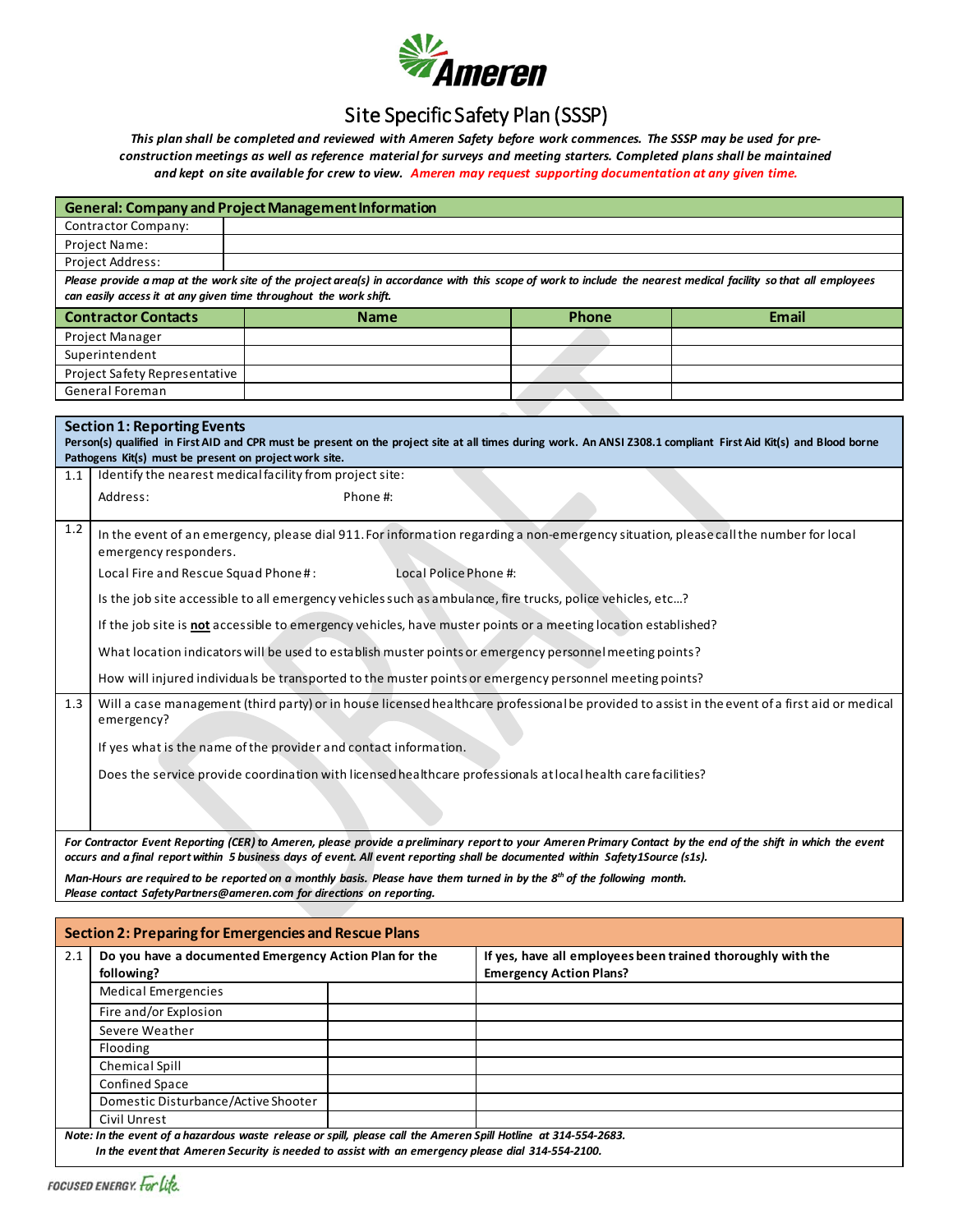|     | <b>Section 3: Project Safety Management</b>                                                                                                                                                                                                                                           |                       |                                       |                  |       |                     |           |
|-----|---------------------------------------------------------------------------------------------------------------------------------------------------------------------------------------------------------------------------------------------------------------------------------------|-----------------------|---------------------------------------|------------------|-------|---------------------|-----------|
|     | OSHA 10 hour training is required for skilled-craft professionals and OSHA 30 hour is required for all contractor supervisors or equivalent upon<br>approval by Ameren, such as OSHA 10 and 20 hour ET&D.                                                                             |                       |                                       |                  |       |                     |           |
|     | With the following, check all that may apply to the scope of work.<br>* Note: Seniors Leaders: Area Manager, Vice President, President, etc<br>Mid-Level Management: Project Manager, Construction Supervisor, etc<br>Site Supervision: Superintendent, General Foreman, Foreman, etc |                       |                                       |                  |       |                     |           |
| 3.1 | Who will lead documented                                                                                                                                                                                                                                                              | Senior Leaders        | Mid-Level Management                  | Site Supervision |       | Safety Professional | Employees |
|     | Jobsite Safety Observations?                                                                                                                                                                                                                                                          | П                     | ⊠                                     |                  |       |                     |           |
|     | The number of Jobsite Safety                                                                                                                                                                                                                                                          |                       |                                       |                  |       |                     |           |
|     | Observations to be<br>conducted by each category?                                                                                                                                                                                                                                     |                       |                                       |                  |       |                     |           |
| 3.2 | Who will lead the                                                                                                                                                                                                                                                                     | Senior Leaders        | Mid-Level Management Site Supervision |                  |       | Safety Professional | Employees |
|     | documented Job Briefings?                                                                                                                                                                                                                                                             | П                     |                                       |                  |       |                     |           |
|     | How often will the Job                                                                                                                                                                                                                                                                |                       |                                       |                  |       |                     |           |
|     | Briefings be conducted for<br>each role?                                                                                                                                                                                                                                              |                       |                                       |                  |       |                     |           |
|     | In the event that there is a change in work conditions or in the event that a new employee arrives on site, OSHA 1910.269, and Subpart V for construction require<br>additional job briefings for scope of work changes.                                                              |                       |                                       |                  |       |                     |           |
| 3.3 | Will this scope of this project involve work with subcontractors?<br>If yes, please fill out the information below.                                                                                                                                                                   |                       |                                       |                  |       |                     |           |
|     | Subcontractor(s)<br>Name:                                                                                                                                                                                                                                                             | <b>Contact Person</b> | <b>Scope of Work</b>                  | <b>EMR</b>       | Phone |                     | Email     |
|     |                                                                                                                                                                                                                                                                                       |                       |                                       |                  |       |                     |           |
|     |                                                                                                                                                                                                                                                                                       |                       |                                       |                  |       |                     |           |
|     |                                                                                                                                                                                                                                                                                       |                       |                                       |                  |       |                     |           |
|     | General contractors are responsible for their subcontractors.                                                                                                                                                                                                                         |                       |                                       |                  |       |                     |           |

|     | Section 4: Co-Worker Engagement                                                                                                                                                                                                                                                                                                                                                                                                  |
|-----|----------------------------------------------------------------------------------------------------------------------------------------------------------------------------------------------------------------------------------------------------------------------------------------------------------------------------------------------------------------------------------------------------------------------------------|
| 4.1 | Do you have an initial orientation prior to work commencement on the job site?                                                                                                                                                                                                                                                                                                                                                   |
| 4.2 | Describe your safety culture.<br>What are senior leaders (Area Manager, Vice President, and President) actively doing to drive that culture within your organization?<br>What programs are being used to engage employees in your company's safety culture? (exceeding standard compliance regulations)<br>How is this Site Specific Safety Plan going to be used in the field? What purpose will it serve to the worksite crew? |

*Records may be requested at any time.* 

**Section 5: Identifying and Managing Hazards**  All contractors are required to ensure that every employee on site is wearing the appropriate personal protective equipment (PPE) as referenced in the Appendix A, Section 1.2 of the Contractor Construction Specification and the ANSI/OSHA standards.

## 5.1 **Scope of Work**

What general type of work is being performed for this project (clarify further in work scope if needed)?

Describe the activities your company will be engaged in during this project.

Will the Scope of work require WPA (Workers Protection Assurance)?

What operational state will the utility equipment be in once work commences?

How many years have you conducted this type of work for Ameren?

**Section 5: Identifying and Managing Hazards**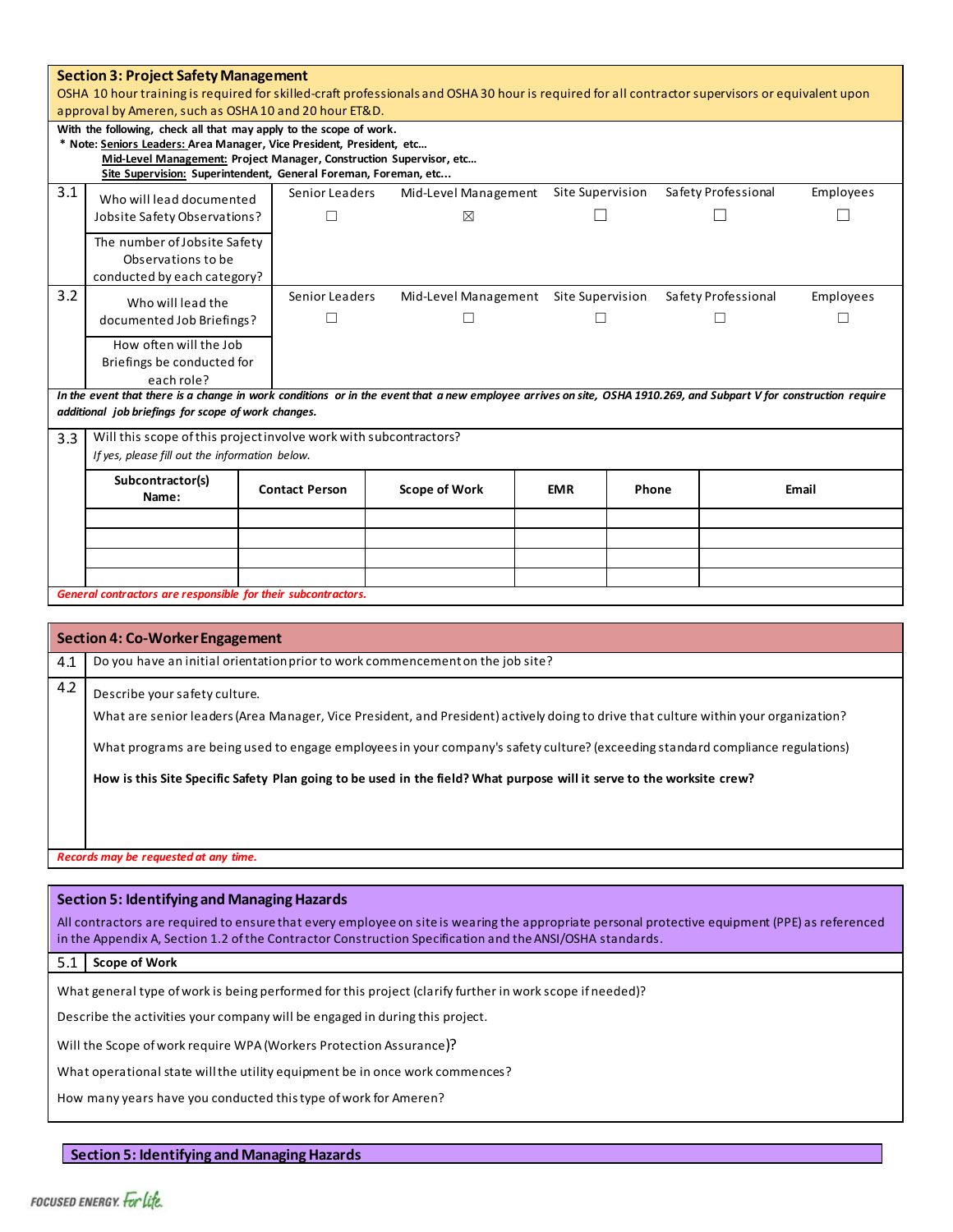| 5.3            | Safety and Health: Shall be used for pre-construction meetings as well as reference material for surveys, job briefings and meeting starters.                                          |  |
|----------------|----------------------------------------------------------------------------------------------------------------------------------------------------------------------------------------|--|
|                | <b>Working at Heights</b>                                                                                                                                                              |  |
| $\mathbf{1}$   | Will the work scope require work at heights greater than 4 feet?                                                                                                                       |  |
| $\overline{2}$ | Will any roofing be performed on this project?                                                                                                                                         |  |
| 3              | Will guardrail systems be used on this project to protect workers from fall hazards and will an inspection program be<br>implemented to verify safe installation/condition?            |  |
|                | <b>Lifting and Erecting Operations</b>                                                                                                                                                 |  |
| 4              | Will cranes, derricks, or other equipment be used on this project?                                                                                                                     |  |
| 5              | Will steel erection be part of the scope of this project?                                                                                                                              |  |
| 6              | Will the work scope require the need for a critical lift plan that will include the safe rigging practices and prohibit work<br>under suspended loads?                                 |  |
| 7              | Will the work scope require the need for a critical lift plan that will include the safe rigging practices and prohibit work<br>under suspended loads?                                 |  |
| 8              | Will hoists, elevators or conveyors be used on this project?                                                                                                                           |  |
| 9              | Will employees be involved in erecting, disassembling, moving, operating, repairing, maintaining, or inspecting a<br>scaffold system?                                                  |  |
|                | <b>Environmental Hazards</b>                                                                                                                                                           |  |
| 10             | Will a heat stress or cold stress prevention program be applicable for this project?                                                                                                   |  |
| 11             | Will potential asbestos (ACM) or lead containing materials be disturbed on this project?                                                                                               |  |
| 12             | Will levels of dust (Respirable Crystalline Silica) be generated that exceed the OSHA Action Level?                                                                                    |  |
| 13             | Will the scope of work involve any environmental hazards that generate flying debris, excessive noise levels, or any<br>other air contaminants not mentioned above?                    |  |
| 14             | Will radioactive materials/sources be used on this project?                                                                                                                            |  |
| 15             | Will hazardous waste (e.g. lead, asbestos, contaminated soils) be generated and properly disposed of on this project?                                                                  |  |
| 16             | Will the work involve the use of chemicals such as paints, solvents, adhesives, epoxy coatings, corrosives, fuels or<br>other hazardous materials requiring a Safety Data Sheet (SDS)? |  |
| 17             | Will there be potential impalement hazards such as protruding reinforcing steel (rebar)?                                                                                               |  |
|                | <b>Potential Energy Hazards</b>                                                                                                                                                        |  |
| 18             | Will the project involve substation or switchyard construction, maintenance or repair activities?                                                                                      |  |
| 19             | Will the project involve electrical line construction, maintenance or repair activities?                                                                                               |  |
| 20             | Will the work scope involve the need to control hazardous energy sources?                                                                                                              |  |
|                | <b>Earth Penetrating Operations</b>                                                                                                                                                    |  |
| 21             | Will your work require you to penetrate into any earth surface?                                                                                                                        |  |
| 22             | Will your work involve any excavations/trenches?                                                                                                                                       |  |
| 23             | Will earthmoving or drilling equipment be used on this project?                                                                                                                        |  |
|                | <b>Rights of Way</b>                                                                                                                                                                   |  |
| 24             | Will there be worksite obstructions that may create a hazard to workers such as railroads, bridges, power lines or<br>waterways?                                                       |  |
| 25             | Will the work scope require any traffic or pedestrian disruptions?                                                                                                                     |  |
|                | <b>Specialized Work</b>                                                                                                                                                                |  |
| 26             | Will your work entail confined space (permit/non permit) or enclosed space entry?                                                                                                      |  |
| 27             | Will the project include work on pressurized vessels or pipes that may affect the integrity of the<br>system such as welding, cutting, brazing, etc?                                   |  |
| 28             | Will a helicopter be used on this project?                                                                                                                                             |  |
| 29             | Will the work scope include diving?                                                                                                                                                    |  |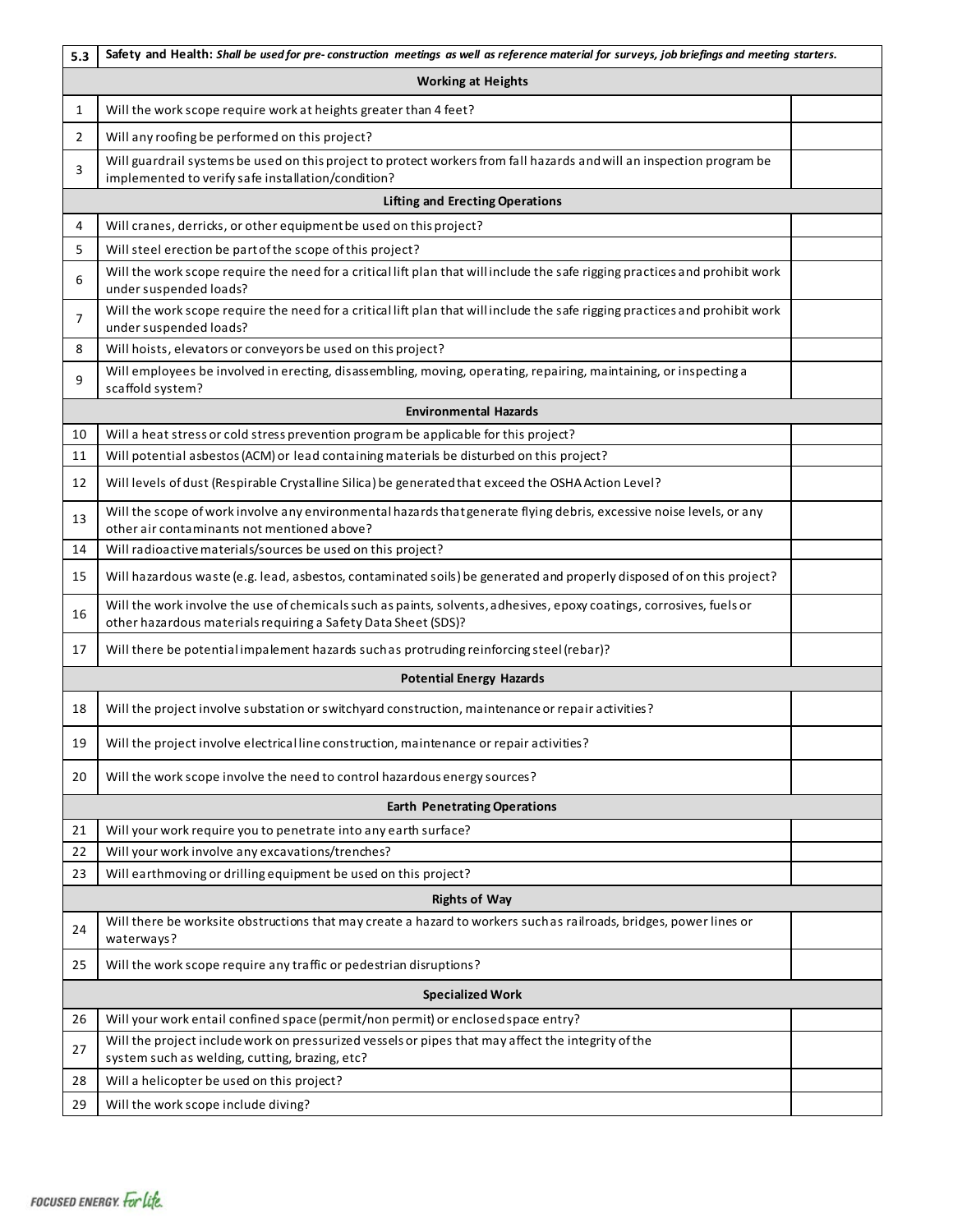| FOR AMEREN USE ONLY                   |                 |                                                                      |            |
|---------------------------------------|-----------------|----------------------------------------------------------------------|------------|
| <b>SAFETY HAZARDS CONTROL REVIEW:</b> |                 |                                                                      |            |
| <b>DATE SUBMITTED:</b>                |                 |                                                                      |            |
| <b>REVIEW STATUS:</b>                 |                 | Reviewed and Complete                                                | Incomplete |
|                                       |                 | This plan is considered satisfactory if there are no comments below. |            |
| <b>Ameren Safety Review Comments:</b> |                 |                                                                      |            |
| <b>Sections</b>                       | <b>Comments</b> |                                                                      |            |